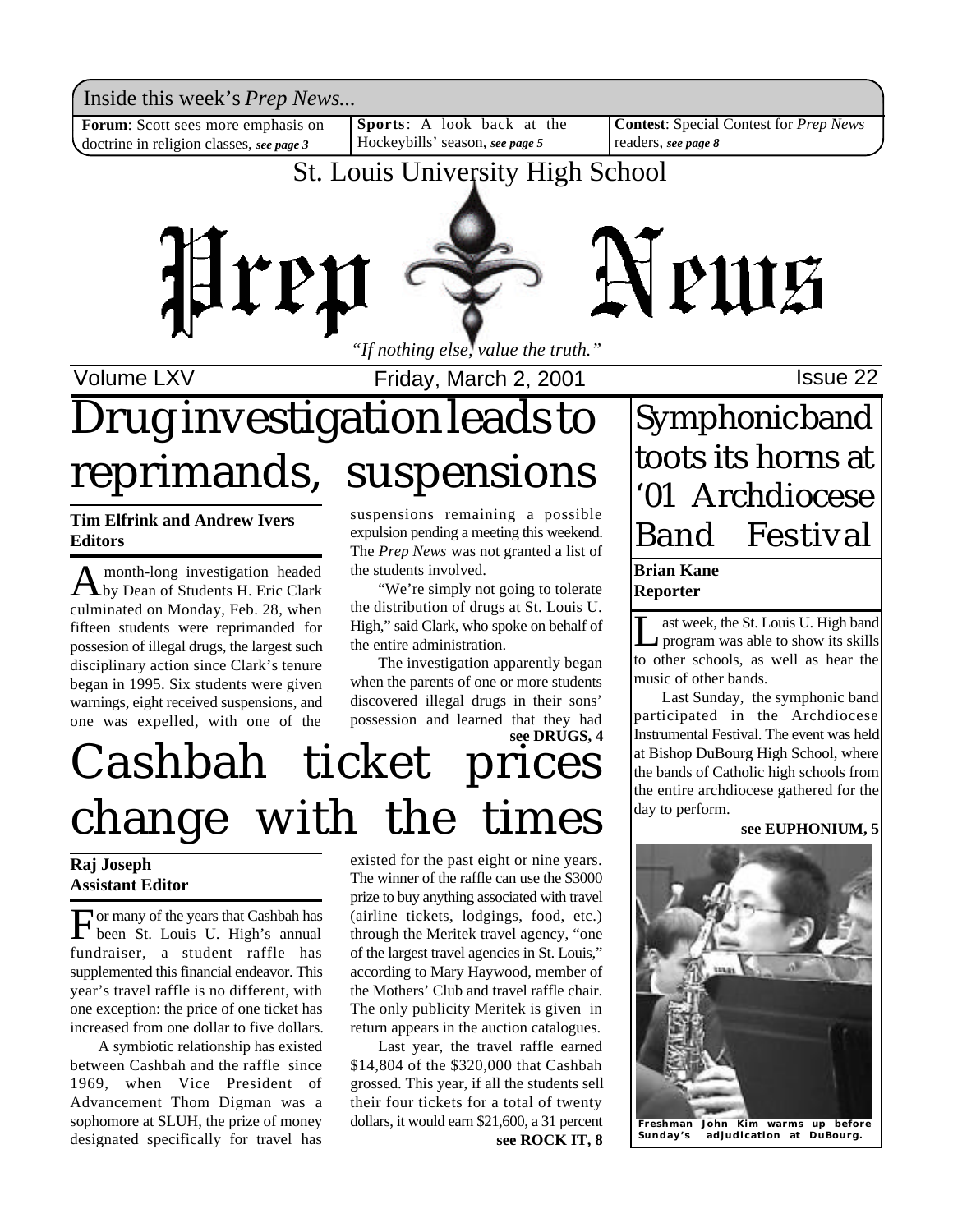

## **News** March 2, 2001 Latinbills celebrate god of gettin' down *Bacchanalia celebrates benefits of togas, tasty treats*

### **Andrew Ivers and Pat Meek Editor, Reporter**

**O** n Sunday night, with the wind whirling outside, roughly 160 n Sunday night, with the Latin students from the St. Louis area danced the night away in SLUH's cafeteria. These students—from SLUH, St. Joseph's Academy, Cor Jesu, and Nerinx Hall—communed to celebrate the ancient Roman festival of Bacchanalia. The festivities were held in honor of Bacchus, the god of food, drink, merriment, and irrational thought.

"Bacchanalia this year was marvelous," said Latin club moderator Mary Lee McConaghy. "Students were maybe the most authentically dressed ever, and both the boys and girls had wonderful togas...the outfits were outstanding."

The event, held here at SLUH for the first time since the fall of 1997, began at 5:00 p.m. with an Italian dinner and *dulche* (sweets) for desert.

Two of the highlights for the guests were juniors Matt Pitlyk and Mike Ziegler, who protected the entrance dressed in the complete garb of the Praetorian Guard.

The two aided in keeping out the riffraff and escorting young ladies to their tables. Said McConaghy, "The teachers and girls were incredibly impressed by (them)."

As usual, the guests provided the entertainment. Female students performed skits on the judgement of Pyrrhus and Ovid's advice to young women on getting men.

The dance portion of the evening lasted from 6:30 to the end of the celebration at 8:00.

"Students, I think, enjoyed (the dancing)," McConaghy said. "It's somthing very different from most of the other kinds of mixers they attend so I think it's something they look forward to...A lot of students got into the dancing and people mingled well."

The evening was organized by Latin club officers. Senior Andrew Whiteman, junior Dan Becvar, and sophomore Joe Nagel headed the decorating and senior Mike Perniciaro and juniors Fred Daues and Donny DeSpain worked on the cleanup.

"Everyone who signed up to (decorate and clean-up) was really responsible," McConaghy said. "They did a marvelous job with the theme of purple and white."

She concluded that organizers displayed on the wall a truly Bacchanalian phrase which reflected well the spirit of the evening: "The theme of the Latin club...the theme of Latin: *Edamus! Bibamus! Gaudiamus!* , 'Let us eat, drink, and have a good time.'"

# Mockbills make like Matlock, bring home win

### **Drew Tangaro Reporter**

A<sup>t 8:30</sup> on Saturday morning, the<br>future Jack McCoys and Ben future Jack McCoys and Ben Matlocks of SLUH were at the Clayton Courthouse preparing for round two of the state Mock Trial competition. While only one of SLUH's two teams, the Blue team, competed in round one of the competition, both the Blue and the White team were competing in round two.

The Blue team, consisting of seniors Patrick Cody, Tom Chibnall, Tom Hilgeman, Garry Holland, John Iovaldi, Mark Valdez, and junior Tom Holzhauer, squared off against an undermanned but poised Sumner team.

Cody noted, "The team worked very hard in preparation for this moment and we had high hopes of doing well enough to make it to the next round."

The trial started with Holzhauer giving an opening statement that Chibnall

described as "subtly powerful."

Chibnall went on to add, "The trial went extraordinarily well due to a lot of preparation before the trial itself." The witnesses were prompt and precise, the lawyers were quick with their objections and questions, and the overall presentation was excellent.

When asked to comment on how he felt during the trial, Iovaldi commented that "Our victory was evident throughout the trial. I felt that from the very beginning, we were going to hammer those guys."

This prediction proved to be correct, as the Blue team defeated Sumner 201 to 156, but only won two out of three ballots.

Because the Blue team amassed 373 total points in the competition, they were surprised to learn that early this past week moderator Gerry Quinn received a letter inviting them to compete in the regional competition on March 10.

In a courtroom directly across the hall, the White team, who did not have

enough team members to compete in round one, was preparing to battle a highly skilled and experienced Pattonville team in their first trial. The White team included Brad Drakesmith, Mike Gau, Ted Feldmeier, Will Halaz, Jimmy Hiesner, and seniors Andy Heitz and Drew Tangaro. The team, though inexperienced, was confident that they could compete well with the excellent Pattonville team.

 Gau said that the plan for the team was to "litigate, mitigate, and then humiliate" the Pirates. As the trial started and opening statements were read, it seemed apparent that the trial would be very close.

As the trial proceeded, both sides were matching each other question for question and everyone present could feel the tension building in the courtroom. The team was later disappointed to learn that they lost by a score of 183 to 166 and did not win one ballot.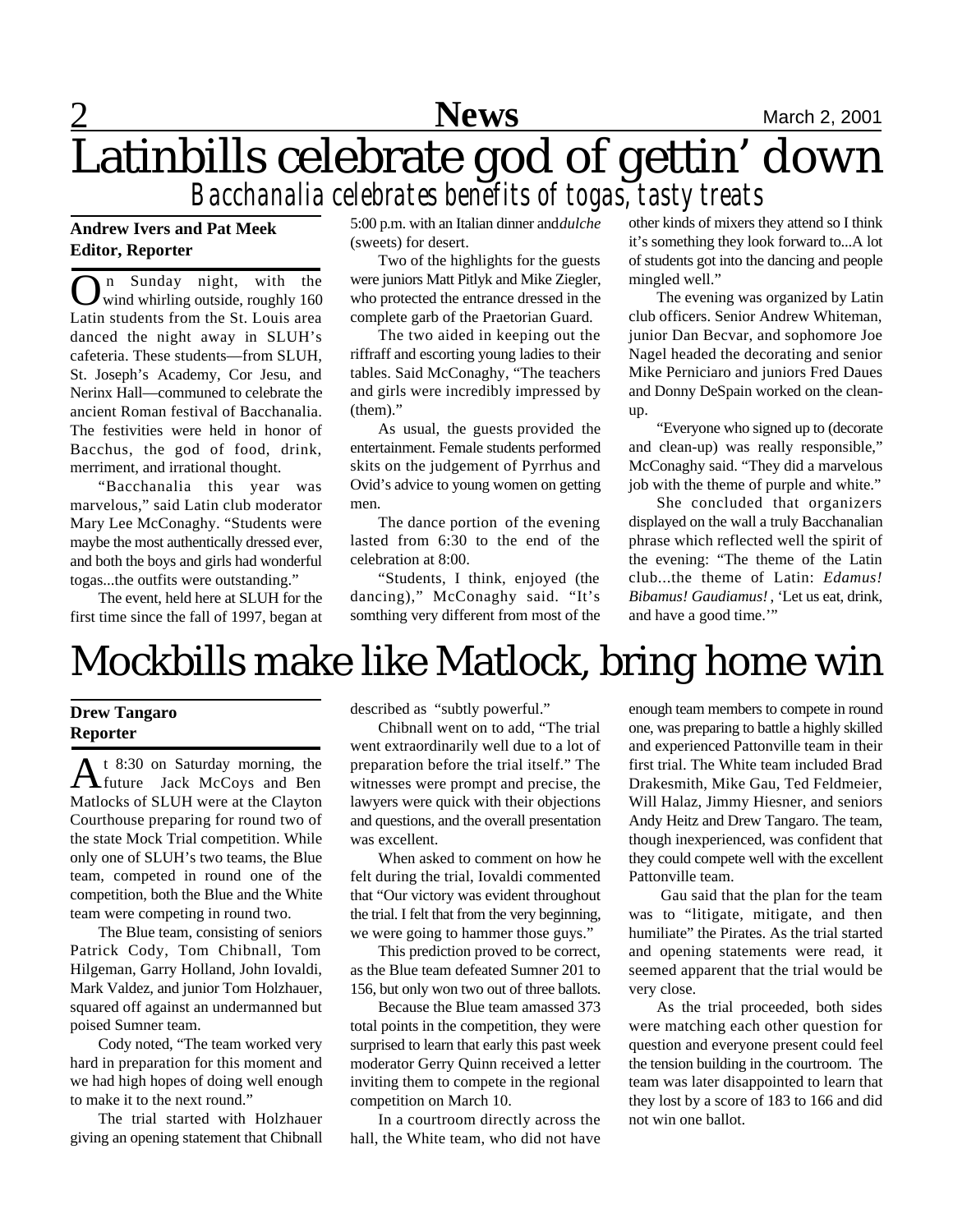## **Editorial** September 2, 2001 September 2000 November 2, 2001 September 3

## LETTERS TO THE EDITOR Scott sees a religious curriculum with no room for independence

### To the Editors:

I love the fact that SLUH is a Jesuit high school. The theology department here presents the Christian faith from an intellectual standpoint that allows the students to form their own opinions in an open-minded environment. In my three and a half years of theology classes, I have read thoughtful works by C. S. Lewis, Plato, G.K. Chesterton, Kierkegaard, and Aristotle. I have also had the pleasure of meeting such fine thinkers as Mr. Martel, Deacon Quinn, Fr. Knapp, and the other members of the department. I think that I am a better person for being here.

Perhaps I can appreciate SLUH's religious curriculum because I spent eight years of my life in a Catholic grade school. I have worn the standard-issue navy blue pants and the white collared shirt. I have sat through mandatory masses every Tuesday and Thursday morning, and I have been punished for not speaking clearly enough. I have listened to nuns tell me that Jesus thinks I'm special, and I've done my fair share of memorizing prayers and commandments. Basically, I've been to a place where religion is a two-dimensional mark stamped on a student's hand as he passes through the door. Naturally, coming out of such a place, I felt like religion was nothing more than shallow sentiments and oppressive rules, a morality based on fear of consequences. And so when I entered SLUH as a freshman, I was refreshed to find that the high school takes a different approach.

SLUH's approach, however, seems to be changing. In my final months here, I feel that SLUH's attitude toward religion is devolving. A strange specter of monolithic Catholicism has recently steeped into this high school's foundations, forcing its students into a single religious mold.

SLUH's new admissions policy, one that places a very high priority on a student's "willingness to explore his religion," is a fine example. For students coming out of a Catholic grade school, this new criteria is an extreme disadvantage. Some kids, in their post-eighth grade rebelliousness, will be struggling with serious mental debate over the whole question of faith. These students, if they have been exposed to flimsy over-simplifications of Catholicism in grade school, will probably be a tad reluctant to "explore their faith." They would rank very low on the religious fervor scale, and thus "would be given less consideration." Such students, thoughtful enough to embrace the academics of religion, should be viewed as an extreme asset to our school and should be given high priority in admission.

Moreover, Dan Sutter's letter addressed the issue of conformity in Senior Project perfectly. Each student worked a full month at a different project site, some just a few miles down the road, some as far away as Africa. Yet, as Sutter pointed out, all the reflection papers and journals afterward seemed to suggest that every senior should have experienced the same, generic, cookie-cutter result: an indistinguishable personal revelation. However, this type of dramatic experience is spontaneous; a personal revelation cannot be neatly scheduled into the final week of January, and the expectation of having such an experience usually keeps the revelation from occurring. Some students had projects that honestly changed their lives, some merely got frustrated trying to teach disadvantaged kids. The point is that seniors feel too much pressure to have a profound epiphany on their projects, and if they don't, they feel more pressure to say that they did.

Whether it be intentional or completely unintended, a strong pressure exists to conform to SLUH's prevailing religious attitude. Again, I love the fact that SLUH is a Jesuit institution. So, please, don't turn it into a Catholic grade school. Sincerely,

Gregory J. Scott, '01

## Ferguson wants more compassionate approach to drug offenders

### To the Editors,

The recent marijuana incident caused me to write, as I felt many of my classmates' freedoms were compromised and privacy was invaded. I agree with the administration's decision to investigate drug use at SLUH, but I disagree with the administration's attempts to coerce students to give names of other students they know who used or sold it, regardless if they were involved in the case at all.

One of my fellow classmates accused of using drugs, but not caught,was put on probation, not allowed to attend Sno-Ball, and forced to see a counselor. Other students received suspensions even though they weren't caught, but only accused. All of these students were penalized without any evidence—they were not caught using or possessing it. Instead, accusations alone led to their strict punishments.

By handing down strict penalties on accusations alone, the administration is commencing a "witch hunt" where hearsay alone can make a person guilty. It is unethical for a school's highest power to punish these students for being only accused but not caught in possession of illegal drugs, and it also goes against the basic principles of freedom this country was founded on. The administration would be forced to go a step further to search lockers for evidence, which while allowed by SLUH, is in indirect violation of the fourth amendment, which bars illegal searches and seizures. Even though I have never even tried marijuana, I would not want anyone going through my personal belongings.

What the adminstration needs to do is focus only on drug usage at school. What transpires outside of school premises **see FERGUSON, 4**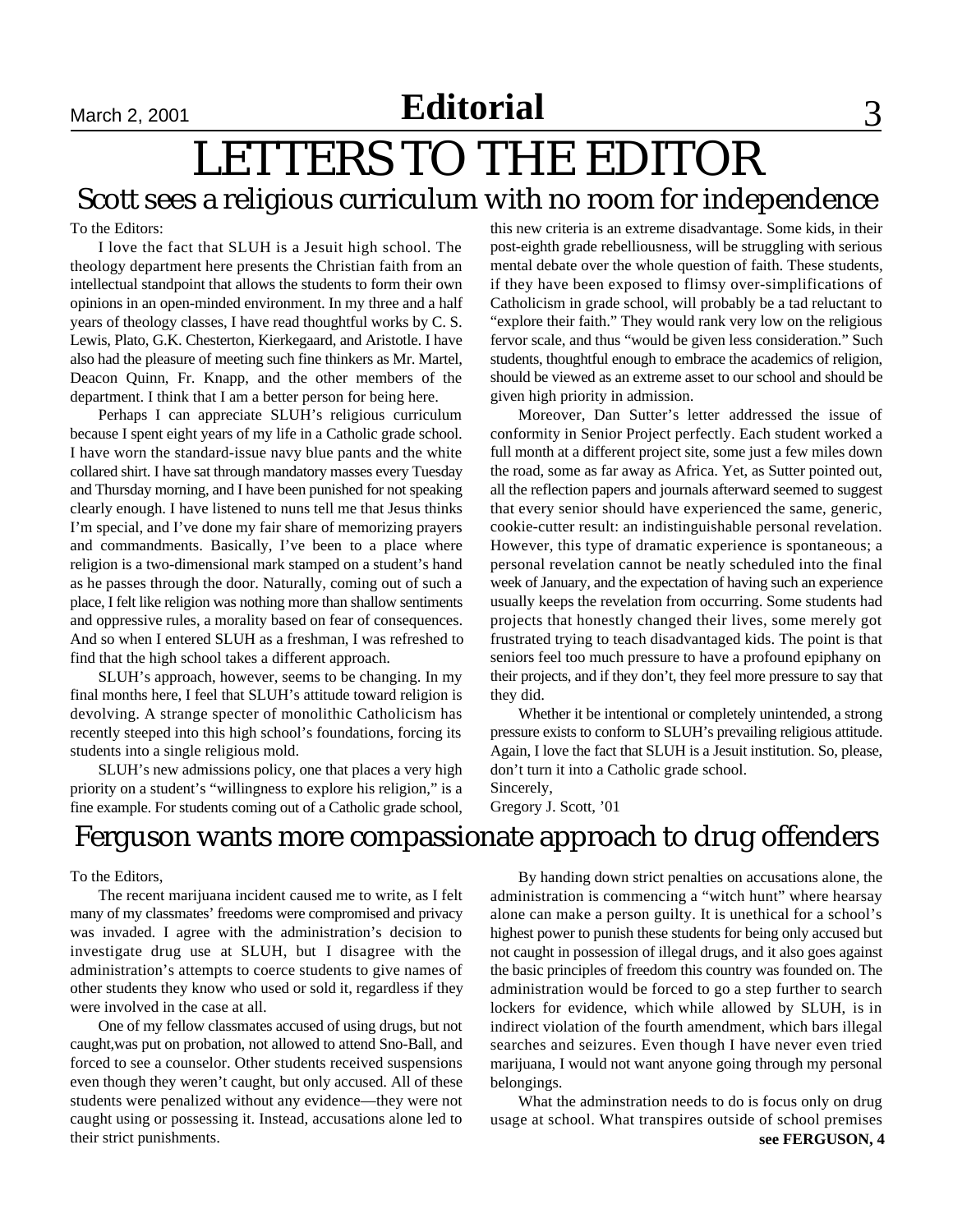## 4 **News** March 2, 2001 DRUGS

### (from 1)

purchased them at school, prompting the parents to call Clark and demand action in halting this alleged drug trafficking.

"We have the same problems as every other high school in the world, but a lot of parents find it shocking because this is SLUH," said Clark.

Clark began investigating in early February and soon had a list of names of students who might be involved in such distribution or purchase—a list which was gleaned from interviews with faculty and students. Many of these students willingly admitted to their involvement when faced with the testimony of ones involved, while others were subjected to locker searches.

"I started out with some locker searches with the students present and then student interviews," said Clark. "Everything just kind of came to fruition on Monday."

Clark notified the police upon

## Blood Drive by the Numbers

Number of donors: 95

Number of usable pints: 70

Number of deferred donors: 7

Number of first-time donors: 39

Number of *Prep News* Sports Editors unable to donate because of Central American trips: 1

Number of bags of pretzels eaten: 200

Number of cups of juice drunk: 400

Number of cookies eaten: 100

Number of free T-shirts: 0

receiving confirmation of illegal activities from the students involved, as the law requires him to do. The police questioned the students individually, asking them where they bought the illegal substances and where they used them, and warning them away from future drug use. If the students' parents granted consent, the police also searched the students' rooms at home for illegal drugs.

Rumors have swirled through the school since the disciplinary action began on Monday, but Clark vehemently denies reports that a group of students was found smoking marijuana in the school basement, which triggered the search for the source of the drugs.

"I don't know anything about that," said Clark. "I guess they could be down there right now doing that, but I haven't heard anything about it."

Clark also denied that any students were offered more lenient punishments in return for information about other students involved.

Those students who received suspensions are now also required to pass a drug test before they are allowed to return to school, and must attend a drug rehabilitation center three times a week for the next three months, where they will also face random drug testing.

President Paul Sheridan, S.J. noted the positive focus of administrators: "Part of school is to work with boys who find themselves in difficulty. We have an issue and we have to deal with it as a family." Meanwhile, reaction amongst the

reprimanded students was somewhat mixed, but several felt victimized by the whole process.

"I just feel like the administration is trying to make an example out of me," said one of the students involved.

 Another student, who only served a three day suspension, was positive about the process, however.

"I think I was treated more than fairly," he said. "They listened to my side of the story and believed me. It could have been a lot worse."

Clark has been listening to the complaints of many students uninvolved with the case who feel that the school should be in no position to dictate student behavior outside of the campus, and is obviously frustrated by the dissention.

"We do have the right to care about this kind of behavior because we are a private high school, the students are committing a crime, and could be ruining our school's reputation," said Clark. "Based on our mission philosophy, our tradition, and our grad at grad (the profile of the graduate at graduation), these are not the type of students we want to have. It is our right, and they have the right to attend another school."

 "It's a teaching moment. We want to get the most good out of it," Sheridan concluded.

Clark alluded to a new drug policy and new strategies for stemming student drug use in the future, but specifics were not yet available.

## FERGUSON

### (from 3)

should not be the school's responsibility. If students are caught using or selling drugs on school grounds, then they should be punished.

 But if they are merely accused of having used drugs before, and are not caught on school grounds, then it is outside of the administration's power. Accusations lead to dishonesty, an

invasion of privacy, and an abridgement of freedom. The administration is acting unethically when it uses its imposing power to get other accused students in trouble.

The administration needs to investigate matters more fully before it can hand down strict penalties based on accusation alone. Sincerely,

Greg Ferguson '01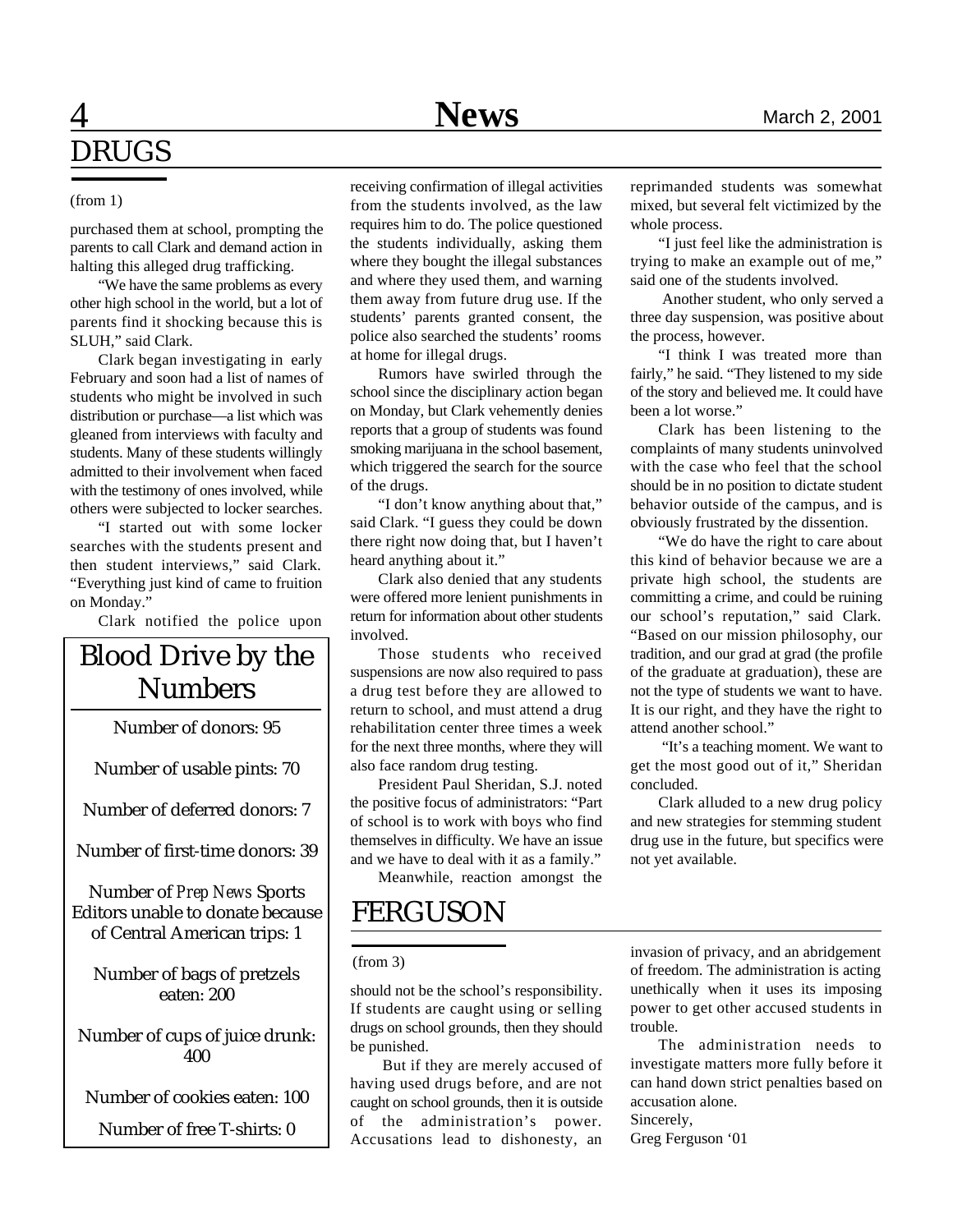## **News** 5 Icebills hope to grow from bittersweet '01 *Team enjoyed excellent regular season, but fell in first round of playoffs*

### **Jon Neff Reporter**

 $\overline{\mathbf{W}}$  hile the varsity Hockey team finished its season with a disappointing early exit from the playoffs with its second round loss to Rockwood Summit, there was no shortage of high points this season.

The team started its season slowly

with a 3-4-2 record that included ties against St. Mary's and Ladue and losses to Vianney, Chaminade, DeSmet, and CBC (the top four teams in the league).

"We started slow and didn't win some games that we should have," said captain Todd Turner.

After these early struggles, though, the team really picked up its game and started to play up to the potential everyone knew they had. The team had an 11-

game unbeaten streak (8-0-3) and won the Catholic-Jesuit Tournament. The streak started with a win against Kirkwood and continued with wins against Parkway South, Fox, St. Mary's, and Chaminade.

Of all of the wins, the one that gave the team the biggest boost was its victory over Chaminade. SLUH was the only team Chaminade lost to all season, and this game proved to everyone in the league that SLUH could play with the big teams.

After their convincing 5-3 win over Chaminade, the Puckbills crushed St. Mary's, whom they had tied earlier in the season, by a score of 12-4. So, the team went into the final games of the season versus top league teams CBC, DeSmet, and Webster with an 11-4-5 record. The team lost to Desmet in the Jesuit cup for seventh year in a row and also fell to CBC.

"We were in every game we played," head coach Charlie Busenhart said about his team's performance.

Turner agreed, saying, "We just got a couple of bad bounces and couldn't recover."

However, to earn a high seed for the playoffs and a first-round bye, the team needed to win two of its last three games. They did just that. With outstanding defense and goalie Chris West earning a shutout, they beat a strong Webster team Prater, Sean Leahy, Geoff Schuessler, Chris West, Mike Macauley, Tom Merkel, Tom O'Meara, Matt Durbin, and Geoff Hill, the team will have to bring up players who are "untested at the varsity level," according to Busenhart. This is especially true of the goalies, since Schuessler and West have occupied the two spots for the past three years.

Busenhart added that next season will

be a "rebuilding year for the defense as well. We are only losing two of our top five scorers (Prater and Turner), so the offense will come around."

Leading goal scorers for the year were Bob Lachky (19), Prater (13), and Greffet (13). Assist leaders were Joe Mantovani (25), Prater (22), and Lachky (16). Points leaders for the year were Mantovani (38), Lachky (35) and Prater (33).

As a final note, Turner said, "We'd like to thank the

fans for coming out to every game. It was a blast seeing (everyone) out there. We have to thank Mr. Busenhart and Fr. Knapp for their help this year. It's been great playing SLUH hockey for four years."

## Hockey season scoring leaders

| Player Goals |      | <b>Assists</b> | <b>Points</b> |
|--------------|------|----------------|---------------|
| Mantovani    | - 13 | 25             | 38            |
| Lachky       | 19   | 16             | 35            |
| Prater       | 11   | 22             | 33            |
| Turner       | 11   | 15             | 26            |
| Greffet      | 13   | 10             | 23            |
|              |      |                |               |



**SLUH slides one past Rockwood Summit's goalie in a first-round playoff loss.**

and then went on to beat Althoff in the last game of the year. For their efforts, the team was rewarded with a fifth-place seed and the first-round bye.

In the second round, they met up with Rockwood Summit. In the first game SLUH just couldn't get a break. They hit three posts, the officials made several very questionable calls in Summit's favor, and they just couldn't generate any offense. The game finally ended with Summit winning 6-2, leaving SLUH in a must-win situation. They played the next game like they had played teams all year, doing the things that made them a great team. They won that game 6-2 and earned the chance to play the sudden death overtime mini-game. SLUH continued its high level of play, gaining several good scoring chances. Again, though, a bad bounce in front of their own net cost them the game and their playoff run.

With the loss of seniors Turner, Chris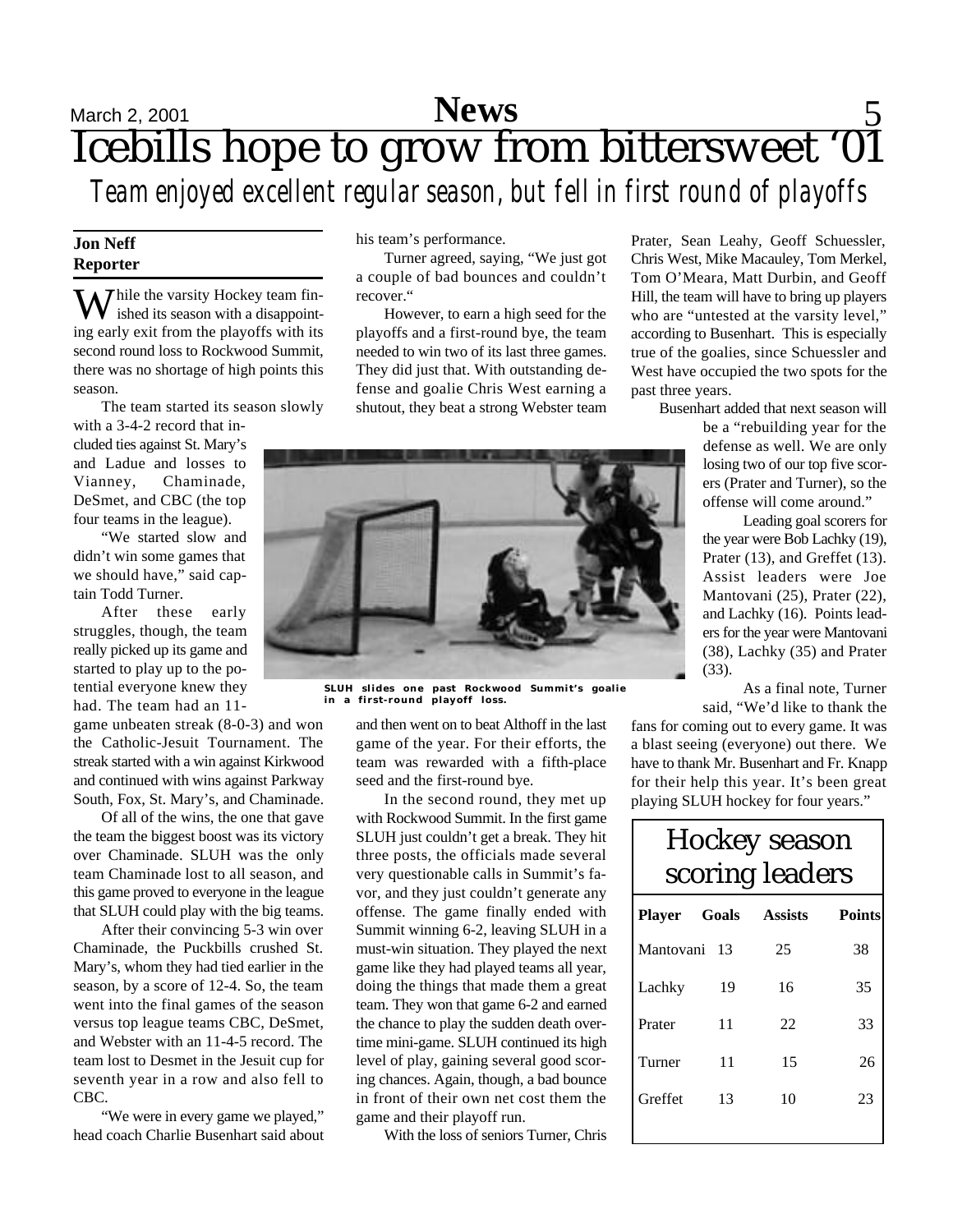## 6 **March 2, 2001**<br>
March 2, 2001 Grapplebills finish strong after exciting year of gradual improvement **Sports**

### **Mike Smallwood Reporter**

The 2000-2001 season was a<br>successful one for the SLUH he 2000-2001 season was a wrestlers despite many injuries. Overall, the team went 6-3 in dual meet competition, and finished third at the MCC tournament and fourth in Districts. They sent eight wrestlers to sectionals, and more importantly, the team sent three juniors—Alex Born, Joe Bommarito, and Colin O'Brien—to state, a major improvement from last year's one qualifier.

The team began the season with a close loss against Hazelwood West back on Nov. 28th but that seems so distant now considering how the Jr Bills finished.

Just a few days later the team traveled down to Windsor and picked the tough first win of the season, and its momentum carried the rest of the way.

Another close victory followed against MCC rival CBC when Brian Wallisch (215) defeated his Cadet opponent to ensure the team victory.

"We were pretty close in a couple of tournaments, but we should have been a little closer," commented Sean Staed, who wrestled this year at 125.

The team had good tournament showings at the Mehlville, Vianney, and MICDS tournaments, and the Spartan Tournament at DeSmet at which the team set a new team record with 193 points.

Captains Stan Niemeier and Purcell led the team to additional dual meet wins over Parkway North, Ladue, Chaminade, and DeSmet's talented program.

 "It will be hard to fill the leadership [the captains] gave," said head coach Tim Curdt, Other seniors that will be missed include Staed, Jim Pagano, Dave Repking, and Brian Wallisch.

The team might have done even better but injuries "took a lot of key wrestlers out at key times," said Curdt. He felt that Alex Born's injury was especially tough in the early season. Also, Stan Niemeier suffered a shoulder and knee injury right before districts, and Purcell injured his knee after qualifying for sectionals.

However, Curdt also recognized the value of some of the injuries saying, "In a way, it worked out just fine because it gave sophmores like Boyd Gonnerman great experience, which will only make us better."

The team has many younger wrestlers ready to emerge. "As good as this team was this year, it can be even better next year, but they have to take the responsibility," said Curdt.

According to him, the SLUH wrestlers have better technique and are in better shape, but throughout the season they were just overpowered and the wrestlers themselves, especially the younger ones, have to take it upon themselves to get mat experience in the off-season.

"We had a pretty good season," commented Niemeier, who felt that this season was "a nice way to end [his] career" here at SLUH. "We grew a whole lot as the season went on," said Purcell.

As all good teams do, "They came together in the end," Curdt added ecstatically.

# Rifle Squad continues a delightfully record-breaking 2000-2001 season

### **Jon Neff Reporter**

When the rifle team shot its first fourposition match in January, their score was a 1528. It was good but not great. They were still six points shy of the mark set by the 1959 National Championship team, arguably the best team in the program's history. With only two fourposition matches in the year, they were left with only one more chance to break the final team records left unbroken, the 40-shot record and the 80-shot record.

So, in the open sectional last Sunday versus adult teams whose members were allowed to use scopes on their rifles, the Jr. Bills set out to add two more records to their names. The varsity team of Jon Neff (776-44x), Giles Walsh (776-42x), Bill Everding (772-46x), and Todd Mazurkiewicz (772-38x) took fifth, sixth, seventh, and eighth places respectively. More importantly, however, they simultaneously broke the two records they had set out to beat, bringing their total number of new records set to seven. Their total score of 3096-170x (out of 3200) broke the previous record. The bigger news, though, was the fact that their score also sets the mark for the 40-shot four-position team score set way back in '59. The previous score of 1534 was soundly bested with a new mark of 1548.

Neff, Walsh, and Mazurkiewicz all posted their highest scores of the year.

However, the varsity team members weren't the only ones intent on breaking records last week. On Monday, sophomore JV team member Scott Issak shot a perfect 250 out of 250 prone to secure the sophomore record, which previously stood at 249.

**see GUNS, 7** The following day, freshman JV team member Chris Seals secured the freshman prone record, also shooting a perfect 250. No freshman or sophomore in the history of SLUH's rifle program had ever shot a perfect score. These two records brought the total number of new records that have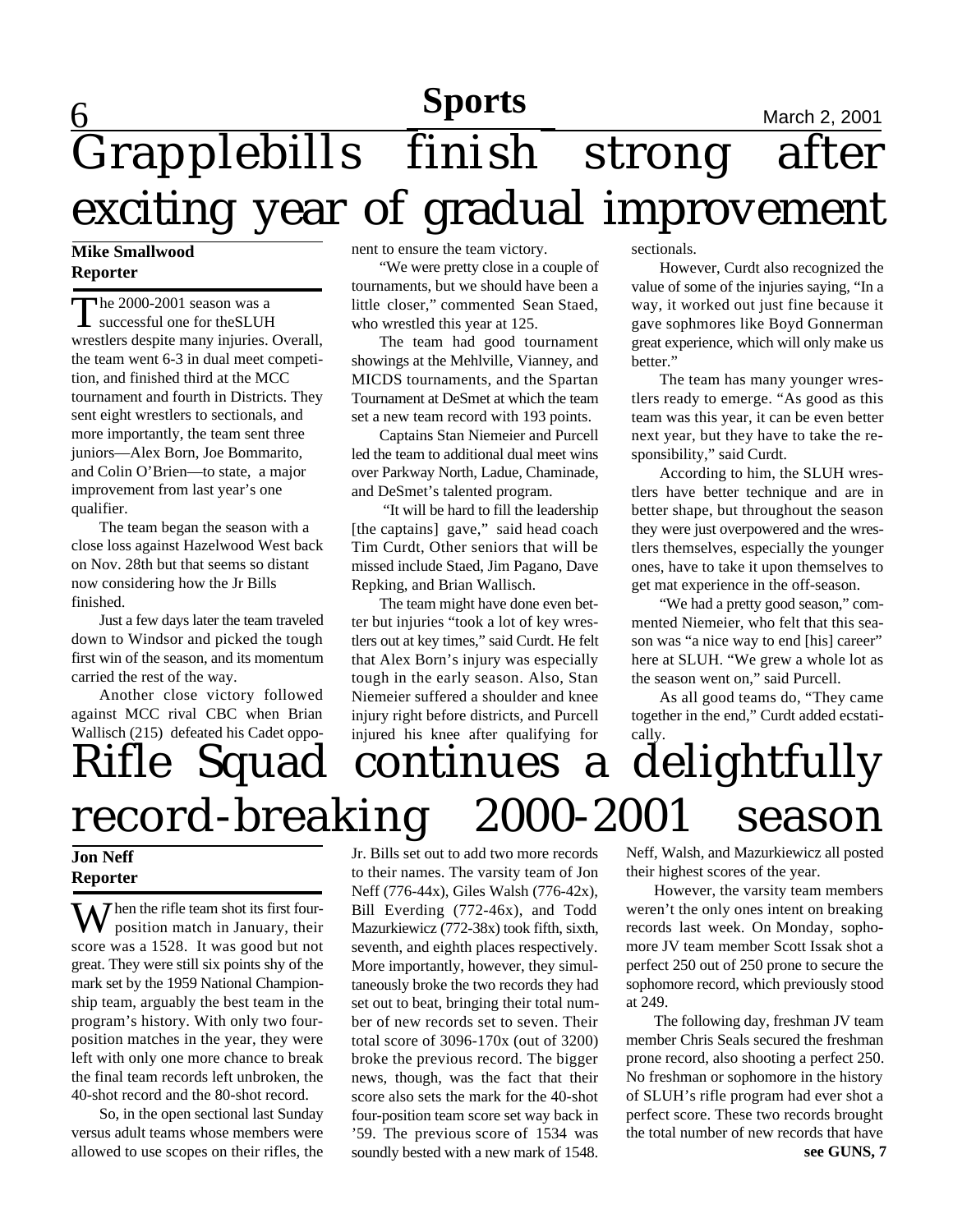## $S_{\text{March 2, 2001}}$  News 7 B-Bills survived, learned from tough '01 *Team went 9-17, but suffered all but five of the losses by 8 pts. or less*

### **Shawn Furey Reporter**

A nother winter sports season has come<br>and gone, and now is the time to nother winter sports season has come reflect. It is now time to look back on the basketball team's frustrating season, while attempting to remember the positive.

While the record shows eight more losses than wins (9-17), it would be shameful to allow that to sum up the season. This team came to play every single game.

Head coach Don Maurer said of his team, "I am sorry that the season was so frustrating, but I think the way this team was prepared for every game, and never backed down, speaks volumes about their character."

The Jr. Bills lost all but five games by 8 points or less, and were in all of those games until the closing minutes. The team just couldn't finish at the end of games.

## EUPHONIUM

### (from 1)

According to Patrick Jones, a freshman trumpet player, "There were many different talented bands there."

The bands performed in three sessions; each session consisted of seven bands. The group from SLUH, composed of roughly sixty musicians, was in a session which included bands from DeSmet, Chaminade, and Vianney. SLUH played three pieces: the *British 8th March*, *Somewhere Over the Rainbow*, and a 20th century piece named *War, Women, and Witchcraft*.

According to Band Director Bryan Mueller, the judges really liked *War, Women, and Witchcraft*. In his opinion, "It was the most exciting piece played that day."

Although the Festival was not a competition, each band was rated by one of two adjudicators. SLUH received a rating of 1 and 2. The ratings ranged from 1 to 4, with 1 being the highest. Mueller noted

It wouldn't be fair to neglect to mention the senior leadership on this club.

Captain Kyle Bruno, and seniors Tim Vreeland and Karibi Dagogo-Jack all started nearly every game and were inspirations to the underclassmen.

Of finishing out his career as a Jr. Billiken, Bruno said, "It's a shame it had to end this way, but I loved every minute of this season."

two top rebounders in

Vreeland and Bruno, but returns a solid core of juniors which should make next year extremely exciting. Both Troy

that other directors observed that compared to last year, the band performed better.

Mueller thinks the reason for this is the new school schedule this year, in which symphonic band meets for five days every week.

All in all, Mueller was very pleased with the performance given by SLUH on Sunday. Other bands also performed noticably well.

Senior euphonium player Jeff Dueker said, "Chaminade was really really good."

Tonight, 18 members of the SLUH band and chorus will attend the District Solo and Ensemble Music Festival.

There, students will compete either as soloists, or in ensembles of three to twelve members. Ratings will be given to each soloist or ensemble, rather than to the school as a whole, with some advancing to the state competition on April 27. If a team or individual achieves a rating of 1, they will be able to compete at state.

Lindbeck and Kris Lowes, who averaged 16.5 and 12.3 points per game respec-

> tively, will be returning, as well as a strong group of reserves who will make for a deep ball club.

This team should be honored for its commitment and tenacity. They never gave an inch, when they could have packed it in and given up. They made all the fans proud, and were a joy to watch.

## GUNS

### (from 6)

been set in the program this year to ten.

Finally, freshman JV team member Pat Reynolds earned his Distinguished Expert ranking, the highest ranking awarded to a shooter. He is the first freshman to achieve this rank in three years and only the tenth in the history of the program. The last was Everding (who set it in the quickest amount of time).

Reynolds actually finished only two days behind the record pace set by Everding in '98. Four years ago there was only one Distinguished Expert Marksman on the team, but with the addition of Reynolds, there are now seven. The others are Everding, Walsh, Neff, Mazurkiewicz, Adam Hilkenkamp, and Peter Berns.

"It takes a lot of hard work to get a DX (distinguished expert), and that shows this team's strong work ethic," said Hilkenkamp.

The team will shoot in its final match of the year at the Mid-America championships this weekend in Kansas City where they will try to preserve their undefeated season.



The team loses its **Sean Reidy looks for a lane against Kirkwood.**